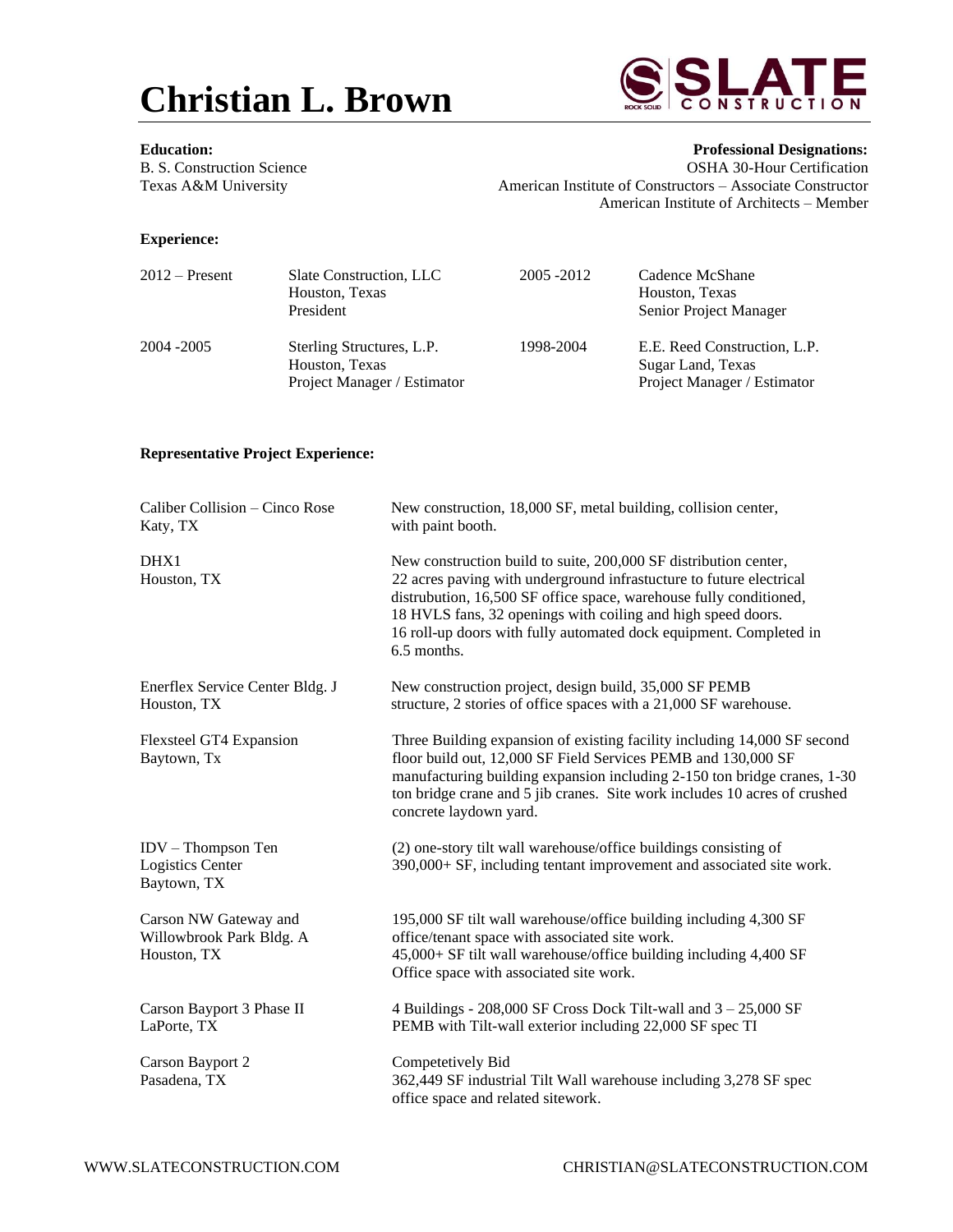Carson Northwest Crossing Competetively Bid space with related sitework.

Megacenter Willowbrook Competetively Bid

XL Parts West Rd. Negotiated

Texas Department of Health Competetively Bid

Carson Commerce Center 4 Competetively Bid

United Airlines Strategic Competetively Bid

Oceaneering PCRS Rail Removal Negotiated

United Airlines VLM Competetively Bid

XL Parts Interior Remodel Negotiated

Oceaneering PCRS Test Bunker Negotiated

Carson Companies Crane Negotiated

National Property Holdings Negotiated Fort Bend County, TX SF office.

Houston, TX 154,661 sf Tilt Wall building including 3,445 sf of office build out

Houston, TX 235,627 sf conversion containing flex space, gym and office build out

Amspec Competetively Bid Houston, TX 60,180 SF state of the art laboratory and office space. Equipped with multiple octane engines, distillation units, GC's, crude assay, R&D, etc.

Houston, TX 11,500 SF PEMB warehouse with Tilt Wall exterior. 1,200 SF retail office space.

And Human Services 20,004 SF tenant interior remodel of existing space including Houston, TX demolition and Design/Build M.E.P. and low voltage systems.

Houston, TX 73,000 SF Tilt Wall warehouse with 13,000 SF Two-story office space.

DMG Mori Competetively Bid Houston, TX 19,000 SF interior remodel build to Suit.

South Drive Negotiated Houston, TX 11,500 SF PEMB warehouse with 2,000 SF spec office space.

Operations Center 7,000 SF Remodel of existing office / training area at Terminal C to Houston, TX house the United Airlines Strategic Operations Center.

Houston, TX Interior Concrete Demo & Pourback in existing building (all work performed nights and weekends).

Houston, TX Vertical lift modules (computerized racking system).

Houston, TX Interior remodel of existing storage into office space and addition of mezzanine in warehouse.

Houston, TX Design/Build of blastproof containment room for testing of pressure vessels to include rolling steel roof in sublevel pit for crane access.

Crane World Wide Interior remodel 216,000 SF of existing Tilt Wall space & addition of Houston, TX Two-story mezzanine for packaging of sugar.

South Drive Design/Build 11,350 SF pre-engineered metal building w/1,500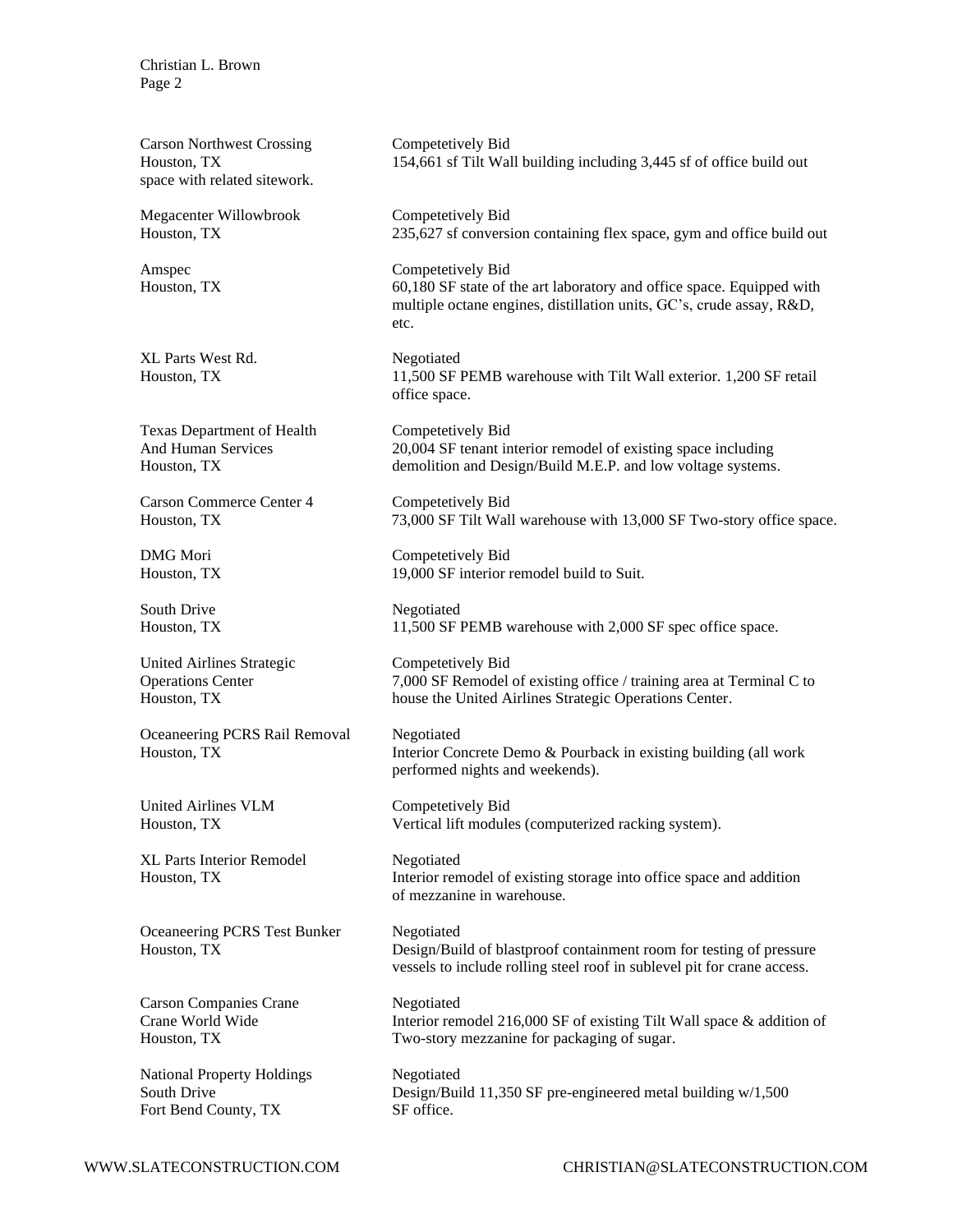| <b>Carson Companies NOV</b><br>Houston, TX                | Negotiated<br>2 <sup>nd</sup> Floor addition in existing occupied building.                                                                                                                                                   |
|-----------------------------------------------------------|-------------------------------------------------------------------------------------------------------------------------------------------------------------------------------------------------------------------------------|
| Oceaneering Lay Down Yard<br>Houston, TX                  | Negotiated<br>7 acre crushed concrete stablized lay down yard including lighting,<br>dust control and detention.                                                                                                              |
| <b>Oceaneering Test Bunkers</b><br>Houston, TX            | Negotiated<br>Design/Build of blastproof containment room for testing of pressure<br>vessels to include 20 ft. high, rolling steel door/roof combination<br>within a warehouse space.                                         |
| United Airlines SOC - EAP<br>Houston, TX                  | Negotiated<br>27,000 SF interior remodel of existing office/training area at Terminal<br>C of Intercontinental Airport Houston (IAH) into United Airlines<br>Strategic Operations Center.                                     |
| <b>Tellpsen Industrial Remodel</b><br>Pasadena, TX        | Negotiated<br>15,500 SF remodel of existing medical clinic into office space for<br>Tellepsen's industrial headquarters.                                                                                                      |
| Tellepsen Industrial Shop<br>Pasadena, TX                 | Negotiated<br>20,000 SF pre-engineered metal building w/4- 20 ton Bridge Cranes<br>and 4,000 SF office space.                                                                                                                 |
| Lord of Life Lutheran Church<br>Houston, TX               | Negotiated<br>Addition of mezzanine to accommodate audio visual equipment and<br>retrofit existing Sanctuary, education building, fellowship hall, office<br>space (while occupied), with new wet pipe fire sprinkler system. |
| <b>Flow Controls</b><br>Houston, TX                       | Negotiated<br>Design/Build 16,400 SF pre-engineered metal building w/3,500 SF<br>office space.                                                                                                                                |
| VA Corpus Christi Outpatient Clinic<br>Corpus Christi, TX | Negotiated<br>Design/Build 37,444 SF clinic. LEED Silver design standards.                                                                                                                                                    |
| Liberty Northwest Buildings $3 & 4$<br>Houston, TX        | Competitively Bid, Design / Assist<br>209,538 SF warehouse, 5,960 SF office LEED Certified.                                                                                                                                   |
| Sens Road Distribution Center<br>La Porte, TX             | Competitively Bid<br>262,009 SF Tilt Wall distribution center 5,271 SF office.                                                                                                                                                |
| Central Greens Buildings 8 & 9<br>Houston, TX             | Competitively Bid, Design / Assist<br>142,600 SF Tilt Wall warehouse, 16 external truck docks, Core office<br>spaces, LEED Certified.                                                                                         |
| <b>Colony Crossing</b><br>Houston, TX                     | Negotiated<br>149,735 SF Tilt Wall distribution / industrial and flex space.                                                                                                                                                  |
| Clay Crossing Business Center P1&P2<br>Houston, TX        | Competitively Bid<br>222,800 SF Tilt Wall warehouse facilities, multi phase project.                                                                                                                                          |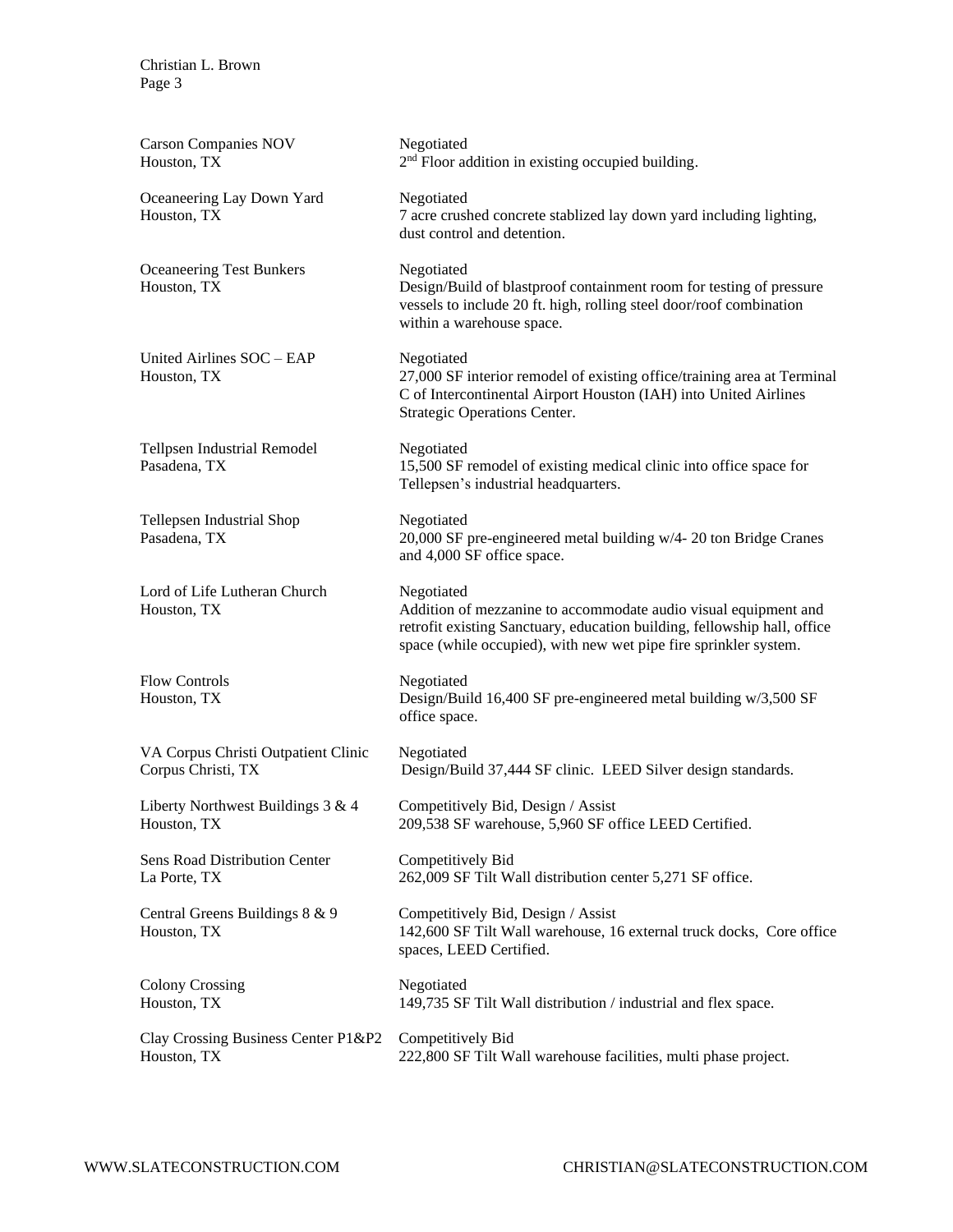Satsuma Distribution Center Houston, TX Enduro Systems Houston, TX

Beltway 8 at Bammel Houston, TX

XL Parts Houston, TX

Carson Portwall Houston, TX

Houston Industrial Shell Building A La Porte, TX

Patterson Elementary School Houston, TX

San Jacinto Intermediate School Pasadena, TX

Southmore Intermediate School Pasadena, TX

Pearl Hall Elementary School Pasadena, TX

Laura Welch Bush Elementary School Pasadena, TX

Chancellor Elementary School Houston, TX

Elsik High School Houston, TX

Methodist Hospital Flood Gates Houston, TX

Beckendorf Intermediate School Tomball, TX

Friendswood United Methodist Church Friendswood, TX

Competitively Bid 315,120 SF warehouse / distribution center. 19.26 acre site development, LEED Certified.

Negotiated 117,000 SF manufacturing facility 10,000 SF office, hazardous containtment rooms.

Negotiated Two-building flex / office complex totaling 326,400 SF.

Competitively Bid 126,956 SF warehouse distribution Tilt Wall, hazardous containment rooms, included renovations to existing office space.

Negotiated, Design / Assist 401,388 SF two-building manufacturing and distribution warehouse, 21 acre site development.

Negotiated, Design / Assist 150,000 S.F. distribution/warehouse Tilt Wall.

Negotiated 98,724 SF Two-story elementary school, included classrooms, library, kitchen, cafeteria and admin areas, LEED Silver.

Competitively Bid 150,092 SF Two-story elementary school.

Competitively Bid 150,092 SF Two-story elementary school.

Competitively Bid 97,887 SF elementary school, included classrooms, gymnasium, cafetorium, library and admin areas.

Competitively Bid 98,869 SF elementary school, included classrooms, gymnasium, cafetorium, library, and admin areas. Site improvements including concrete paving, sidewalks, aluminum canopies and landscaping.

Competitively Bid Demolition of exterior brick.

Competitively Bid Demolition and replacement of exterior block.

Negotiated Installation of Flood Mitigation Gates.

Competitively Bid Demolition and interior remodel of classrooms and restrooms.

Negotiated Interior remodel of Sanctuary, offices, and music department.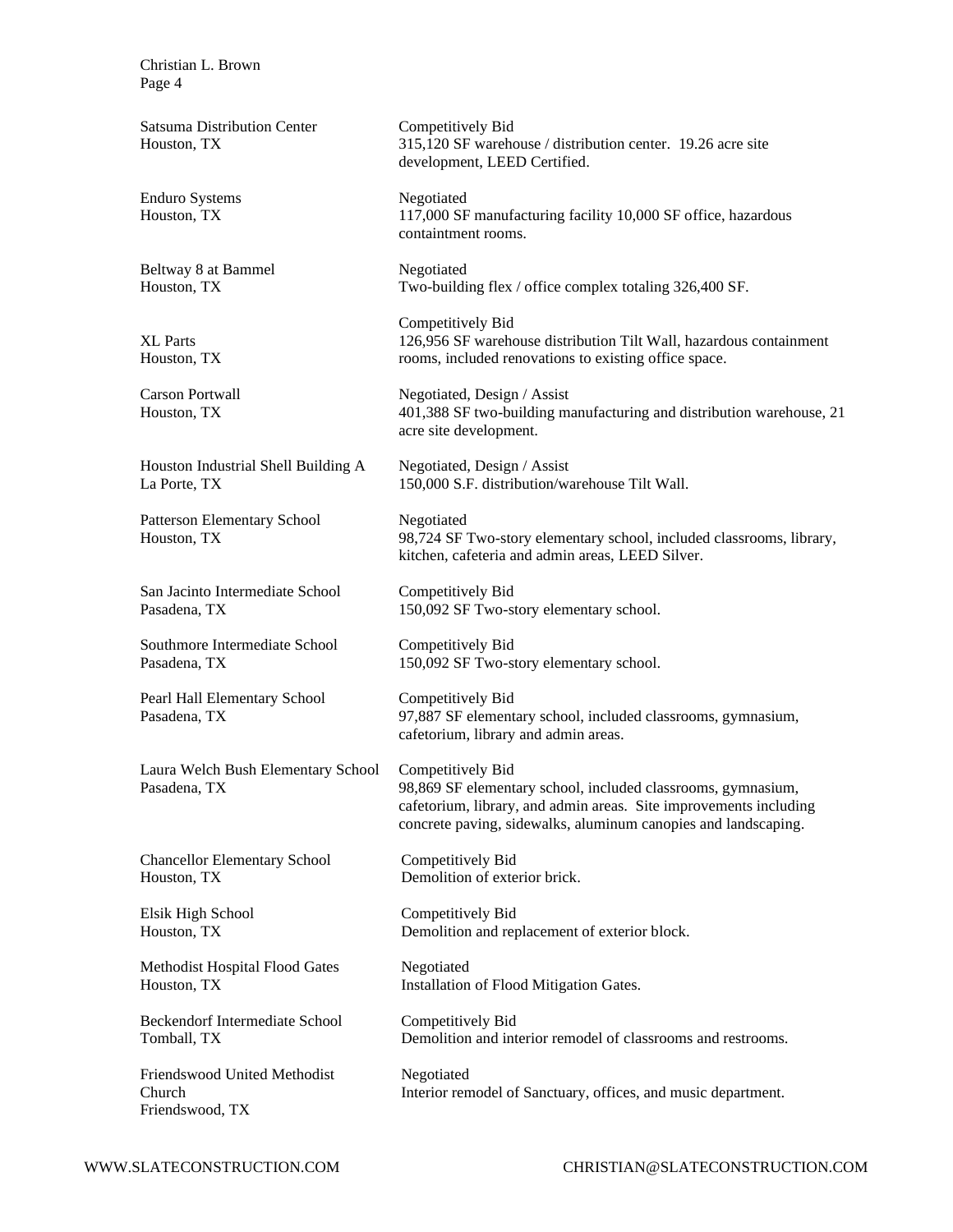| Royal Oaks Country Club Main<br>Clubhouse<br>Houston, TX                                             | Competitively Bid<br>Two level, 42,000 SF clubhouse all related interior improvements,<br>concrete frame lower level, wood frame upper level and related site<br>improvements.                                                 |
|------------------------------------------------------------------------------------------------------|--------------------------------------------------------------------------------------------------------------------------------------------------------------------------------------------------------------------------------|
| Incarnate Word Academy - Chapel<br>and Reconciliation<br>Houston, TX                                 | Negotiated<br>Interior remodel of Chapel and reconciliation.                                                                                                                                                                   |
| Innova Electronics<br>Houston, TX                                                                    | Competitively Bid<br>90,000 SF manufacturing facility; Tilt Wall 36,000 SF interior<br>improvements, concrete paving and related site improvements.                                                                            |
| Our Lady of Walsingham Church<br>Houston, TX                                                         | Negotiated<br>One-story 10,000 SF Sanctuary, gothic architecture, structural steel<br>frame, stone veneer and related site improvements.                                                                                       |
| Fort Bend Baptist Academy<br>Sugar Land, TX                                                          | Competitively Bid<br>Two-story 85,000 SF elementary school with steel frame, brick and<br>stone veneer and related site improvements including; playground,<br>softball and baseball fields, soccer fields and football field. |
| <b>First United Methodist Church</b><br>Missouri City, TX                                            | Negotiated<br>Two-story 35,000 SF educational facility, steel frame, brick veneer and<br>related site improvements.                                                                                                            |
| <b>G&amp;K</b> Services<br>Houston, TX                                                               | Competitively Bid<br>65,000 SF light industrial warehouse including 20,000 SF office area,<br>Tilt Wall and related site improvements.                                                                                         |
| St. Dominic Center<br>Houston, TX                                                                    | Negotiated<br>Five-story 65,000 SF assisted and independent living facility, steel<br>frame, brick and glass veneer and related site improvements.                                                                             |
| <b>Advanced Office Systems</b><br>Houston, TX                                                        | Competitively Bid<br>32,000 SF warehouse Tilt Wall, exposed aggregate and bushhammered<br>panels, 2,000 SF office build-out and related site improvements.                                                                     |
| <b>Sisters of Charity Archives Building</b><br>Houston, TX                                           | Negotiated<br>Two-story addition adding archives, bedroom facilities and exercise<br>area.                                                                                                                                     |
| St. Theresa Catholic Church<br>Sugar Land, TX                                                        | Negotiated<br>Sanctuary, Chapel additions, alterations and related site improvements.                                                                                                                                          |
| <b>Associated Catholic Charities</b><br><b>Central Program Facility</b><br>Houston, TX               | Negotiated Design / Assist<br>Four-story 52,000 SF office building and Chapel. Masonry and stone<br>and related site improvements.                                                                                             |
| Villa De Matel<br>The Congregation of the Sisters of<br>Charity of the Incarnate Word<br>Houston, TX | Negotiated<br>Complete HVAC upgrade and renovation of the East wing on 2 <sup>nd</sup> and<br>3rd Floor.                                                                                                                       |